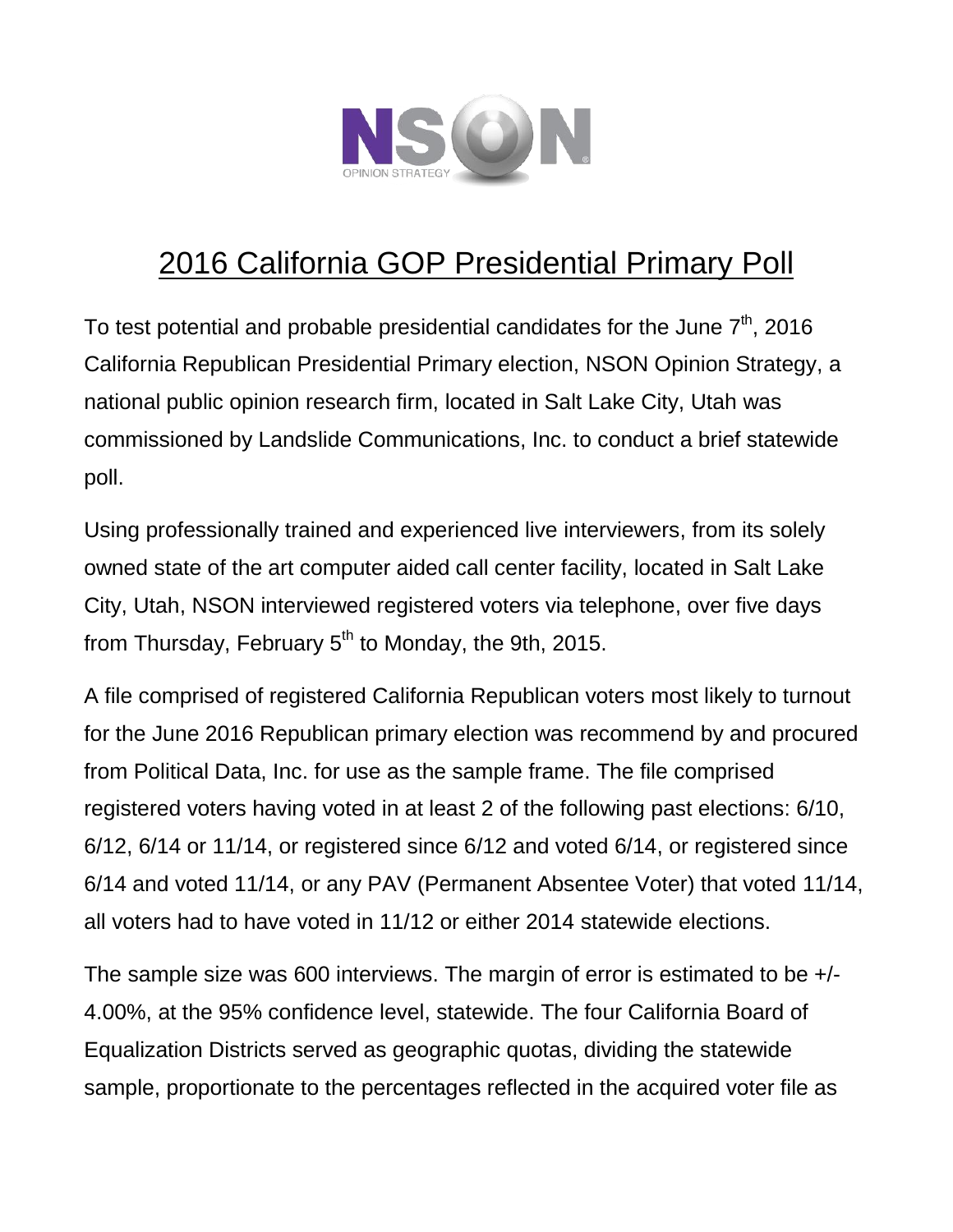follows: District 1 (n=192), District 2 (n=136), District 3 (n=91) and District 4 (n=181). The margin of error in these sub samples is greater than the overall statewide sample size.

The brief questionnaire consisted of five questions: one screening question to confirm voter registration at the address listed on the voter file record, a ballot question listing potential candidates, a follow-up ballot question to test most probable candidates and two demographic questions, gender and age. Additional demographic classifications were appended from the voter file to each respondent interview for inclusion in final results tabulation.

First, the screening question to confirm voter registration was asked after an introduction.

The following statements were read to qualified respondents prior to asking the following questions and rotated closed-ended responses. The resulting response counts and percentages for each question are noted below:

*"Now, I am going to read you a list of 16 possible candidates for the Republican nomination for President in California's primary election next year."*

## Q1. If the election were held today, whom would you vote for?

- **120 (20.0%)** Scott Walker, Governor of Wisconsin
- **64 (10.67%)** Ben Carson, Professor of Neurosurgery
- **63 (10.5%)** Jeb Bush, former Governor of Florida
- **44 (7.33%)** Mike Huckabee, former Governor of Arkansas
- **35 (5.83%)** Chris Christie, Governor of New Jersey
- **31 (5.17%)** Marco Rubio, U.S. Senator from Florida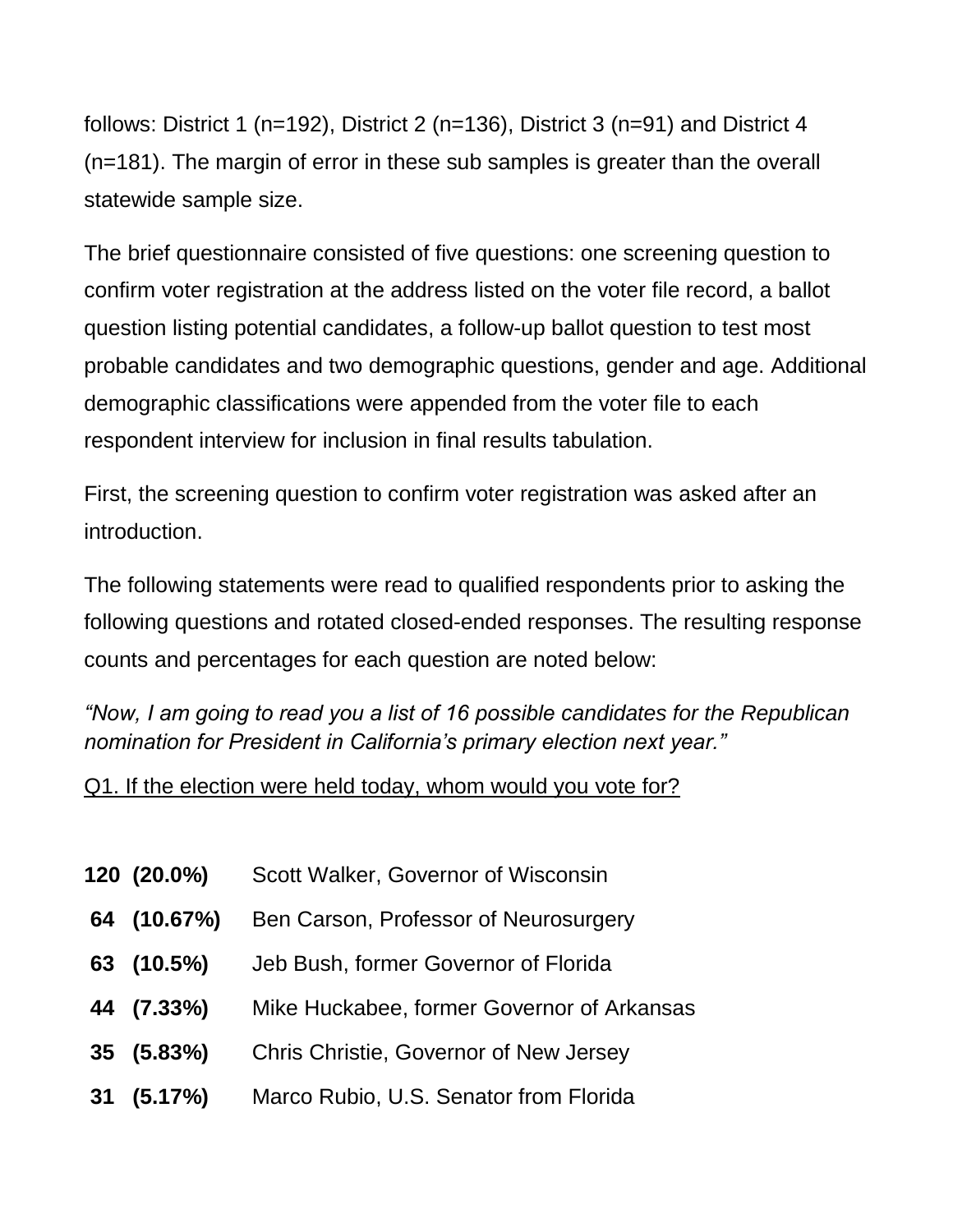|    | 28 (4.67%)  | Rand Paul, U.S. Senator from Kentucky                |
|----|-------------|------------------------------------------------------|
|    | 24 (4.0%)   | Ted Cruz, U.S. Senator from Texas                    |
|    | 23 (3.83%)  | Sarah Palin, former Governor of Alaska               |
|    | 22 (3.67%)  | Rick Perry, former Governor of Texas                 |
| 11 | $(1.83\%)$  | Rick Santorum, former U.S. Senator from Pennsylvania |
|    | 10(1.67%)   | Carly Fiorina, former CEO of Hewlett-Packard         |
| 9  | $(1.50\%)$  | Bobby Jindal, Governor of Louisiana                  |
| 5  | $(0.83\%)$  | Lindsey Graham, U.S. Senator from South Carolina     |
| 5  | $(0.83\%)$  | Donald Trump, Real Estate Investor                   |
| 4  | (0.67%)     | John Kasich, Governor of Ohio                        |
|    | 102 (17.0%) | No Opinion/ Don't Know                               |

"*California's Republican primary election comes later in the Presidential process. By the time of the California primary election, some potential candidates will have dropped out of the race for President."*

The respondents were then asked the follow-up ballot question:

Q2. Having offered you this information, now I am going to ask you again whom you would vote for in the Republican Presidential primary election, if the election were held today, of the following eight potential candidates?

- **138 (23.0%)** Scott Walker, Governor of Wisconsin
- **83 (13.83%)** Jeb Bush, former Governor of Florida
- **66 (11.0%)** Mike Huckabee, former Governor or Arkansas
- **50 (8.33%)** Ted Cruz, U.S. Senator from Texas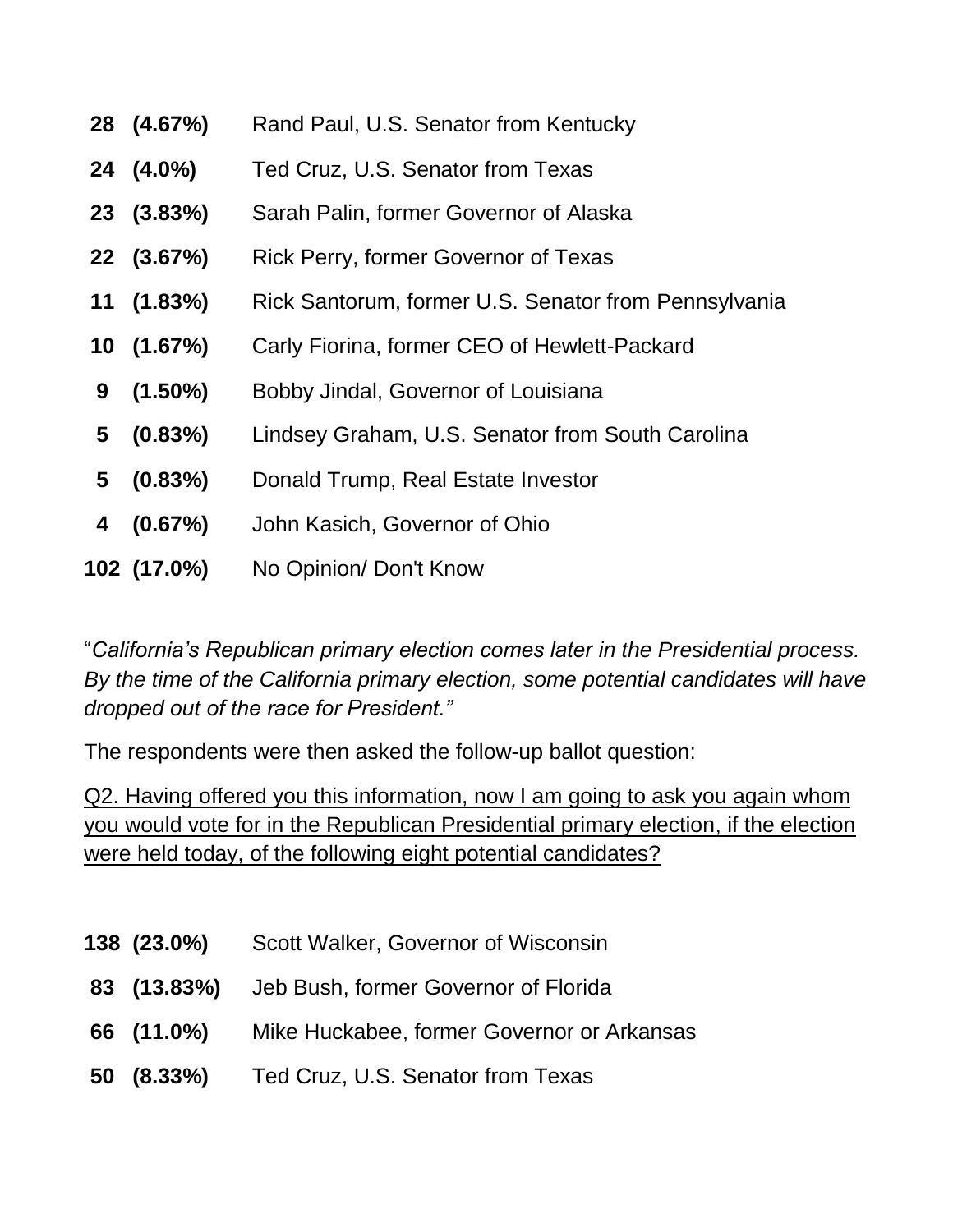- **47 (7.83%)** Marco Rubio, U.S. Senator from Florida
- **39 (6.50%)** Rand Paul, U.S. Senator from Kentucky
- **37 (6.17%)** Chris Christie, Governor of New Jersey
- **19 (3.17%)** Carly Fiorina, former CEO of Hewlett-Packard
- **121 (20.17%)** Undecided **/** No Opinion

#### Q3 Gender

- **283 (47.17%)** Male
- **317 (52.83%)** Female

#### Q4 Which of the following categories best describes your age?

- **23 (3.83%)** 18 to 29
- **50 (8.33%)** 30 to 44
- **86 (14.33%)** 45 to 54
- **156 (26.00%)** 55 to 64
- **285 (47.50%)** 65 or Older

### Ethnicity (from vote file)

**19 (3.2%)** Asian